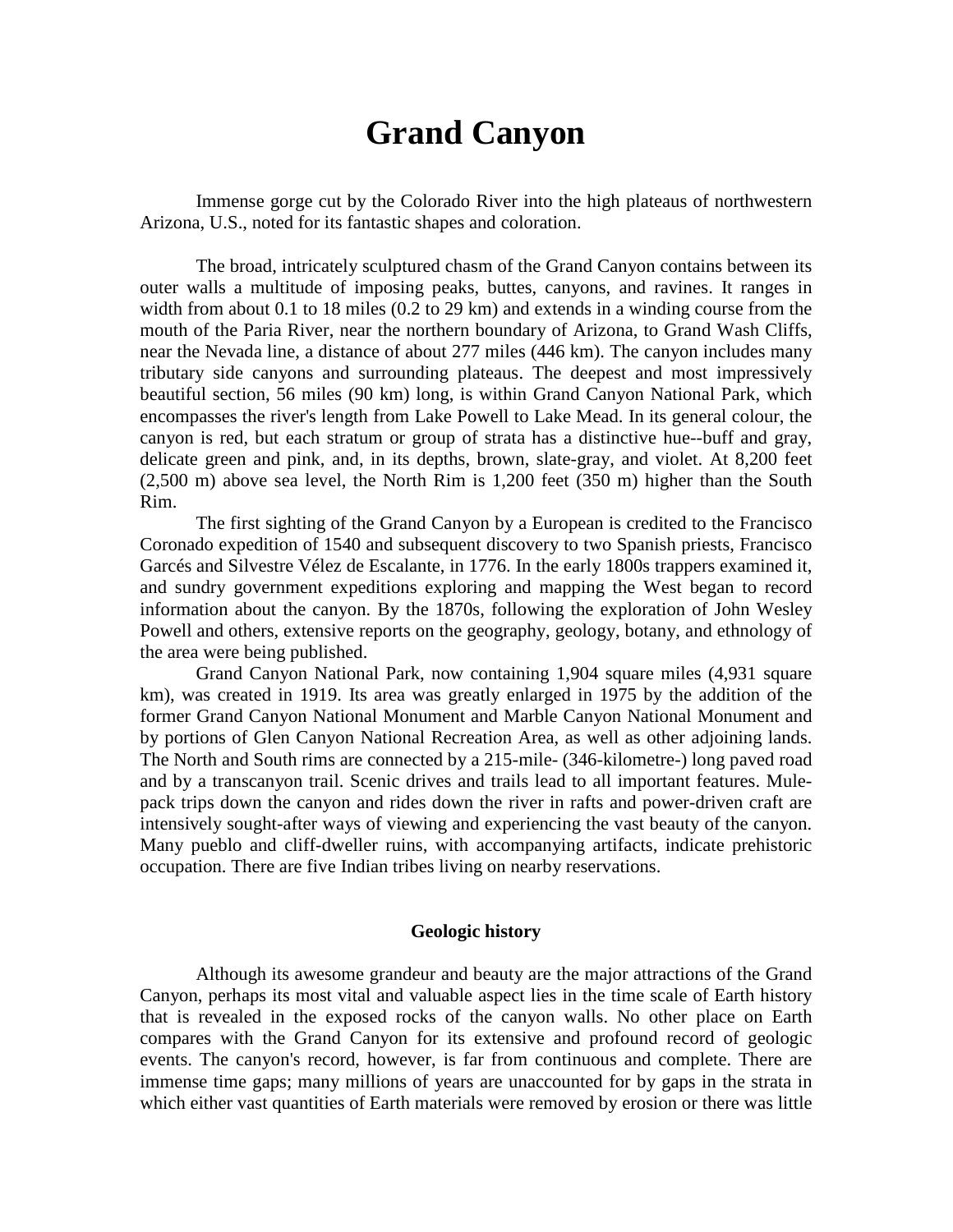or no deposition of Earth materials. Thus rock formations of vastly different ages are separated only by a thin, distinct surface that reveals the vast unconformity in time.

Briefly summarized, the geologic history of the canyon strata is as follows. The crystallized, twisted, and contorted unstratified rocks of the inner gorge at the bottom of the canyon are granite and schist about two billion years old. Overlying these very ancient rocks is a layer of limestones, sandstones, and shales that are more than 500 million years old. On top of these are rock strata composed of more limestones, freshwater shales, and cemented sandstones that form much of the canyon's walls and represent a depositional period stretching over 300 million years. Overlying these canyon rocks is a thick sequence of Mesozoic Era rocks (245 to 66.4 million years old) that form precipitous butte remnants and the vermilion, white, and pink cliff terraces of southern Utah but which have been entirely eroded away in the area of the Grand Canyon proper. Of relatively recent origin are overlying sheets of black lava and volcanic cones that occur a few miles southeast of the canyon and in the western Grand Canyon proper, some estimated to have been active within the past 1,000 years.

The cutting of the mile-deep Grand Canyon by the Colorado River is an event of relatively recent geologic history that began not more than six million years ago, when the river began following its present course. The Colorado River's rapid velocity and large volume and the great amounts of mud, sand, and gravel it carries swiftly downstream account for the incredible cutting capacity of the river. Prior to the building of the Glen Canyon Dam, the sediments carried by the Colorado River weremeasured at an average of 500,000 tons per day. Conditions favourable to vigorous erosion were brought about by the uplift of the region, which steepened the river's path and allowed deep entrenchment. The depth of the Grand Canyon is due to the cutting action of the river, but its great width is explained by rain, wind, temperature, and chemical erosion, helped by the rapid wear of soft rocks, all of which steadily widened it. Amazingly, the canyon was cut by a reverse process, for the river remained in place and cut through the rocks as the land moved slowly upward against it. Only thus can be explained the canyon's east-to-west course across a south-facing slope and the presence of plateaus that stand across the river's course without having deflected it.

The most significant aspect of the environment that is responsible for the canyon is frequently overlooked or not recognized. Were it not for the arid climate in the surrounding area, there would be no Grand Canyon. Slope wash from rainfall would have removed the canyon walls, the stairstep topography would long ago have been excavated, the distinctive sculpturing and the multicoloured rock structures could not exist, the Painted Desert would be gone, and the picturesque Monument Valley would have only a few rounded hillocks.

## **Biological past and present**

Plant and animal fossils are not abundant in the Grand Canyon's sedimentary rocks and are confined mostly to primitive algae and mollusks, corals, trilobites, and other invertebrates. Animal life in the Grand Canyon area today is varied and abundant, however. The common animals are the many varieties of squirrels, coyotes, foxes, deer, badgers, bobcats, rabbits, chipmunks, and kangaroo rats. Plant life is also varied. In the bottom of the canyons are willows and cottonwoods, which require abundant water